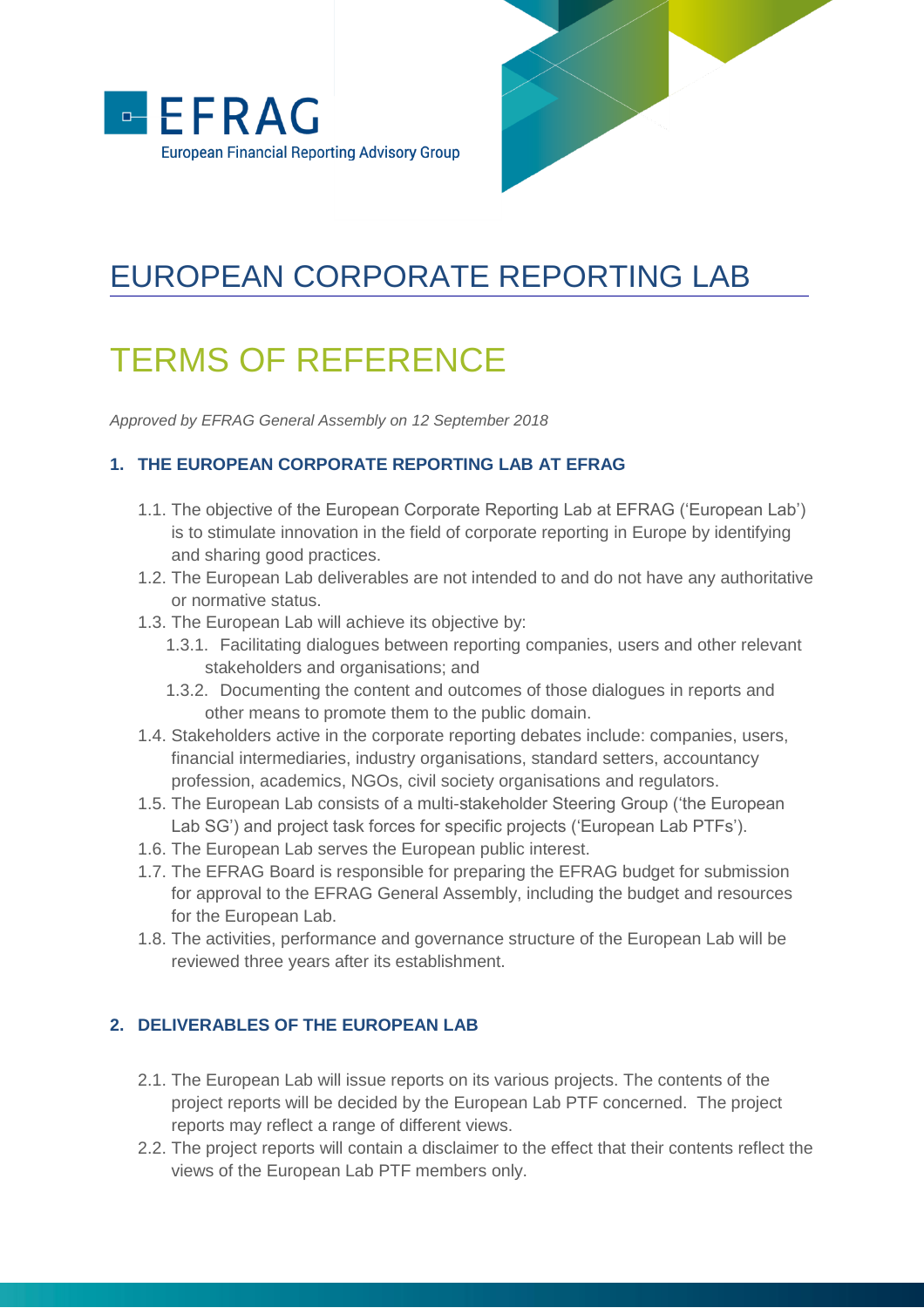



2.3. Following a European Lab PTF's decision as to the contents of a project report, the European Lab SG Chair (EFRAG Board President) will assess whether appropriate quality control and due process have been observed and, if so, will approve the publication of the report.

## **3. ROLE OF THE EUROPEAN LAB SG**

- 3.1. The role of the European Lab SG is to guide and advise on the work of the European Lab and to monitor its progress. The execution of the project deliverables falls under the European Lab PTFs.
- 3.2. The principal tasks of the European Lab SG will be:
	- 3.2.1. Set the agenda for the European Lab and the projects to be carried out by its PTFs (each project addressing a particular topic or issue). The European Lab SG may decide to publicly consult on possible projects to be included on the agenda;
	- 3.2.2. Approve the composition of the European Lab PTFs after the launch of a public call for candidates;
	- 3.2.3. Approve European Lab PTFs' Operating Guidelines;
	- 3.2.4. Monitor project implementation;
	- 3.2.5. Mobilise networks, liaise with stakeholders active in corporate reporting debates and stimulate wide dissemination of project reports and the activities of the European Lab;
	- 3.2.6. Give, as appropriate, direction on external communication;
	- 3.2.7. Review progress of the European Lab and, if necessary, make recommendations to the EFRAG General Assembly and the EC on the functioning of the European Lab.
- 3.3. The European Lab SG decisions are made by consensus and all members strive to reach consensus. The European Lab SG Chair makes his best effort to reach consensus in the decision-making process of the European Lab SG. The European Lab SG Chair should within a reasonable time frame, call for a vote by simple majority of the European Lab SG members present if consensus cannot be attained.

#### **4. PREFERRED COMPOSITION OF THE EUROPEAN LAB SG**

- 4.1. The European Lab SG should include members from companies publishing nonfinancial information and corporate reports; users (analysts and investors (mainstream and socially responsible investors)); accountancy profession; financial intermediaries; civil society organisations and academics. There should be a good mix of different professional backgrounds, interests in different aspects of corporate reporting and country backgrounds. There should be gender diversity to the extent possible.
- 4.2. Members of the European Lab SG have a nationality from the European Economic Area.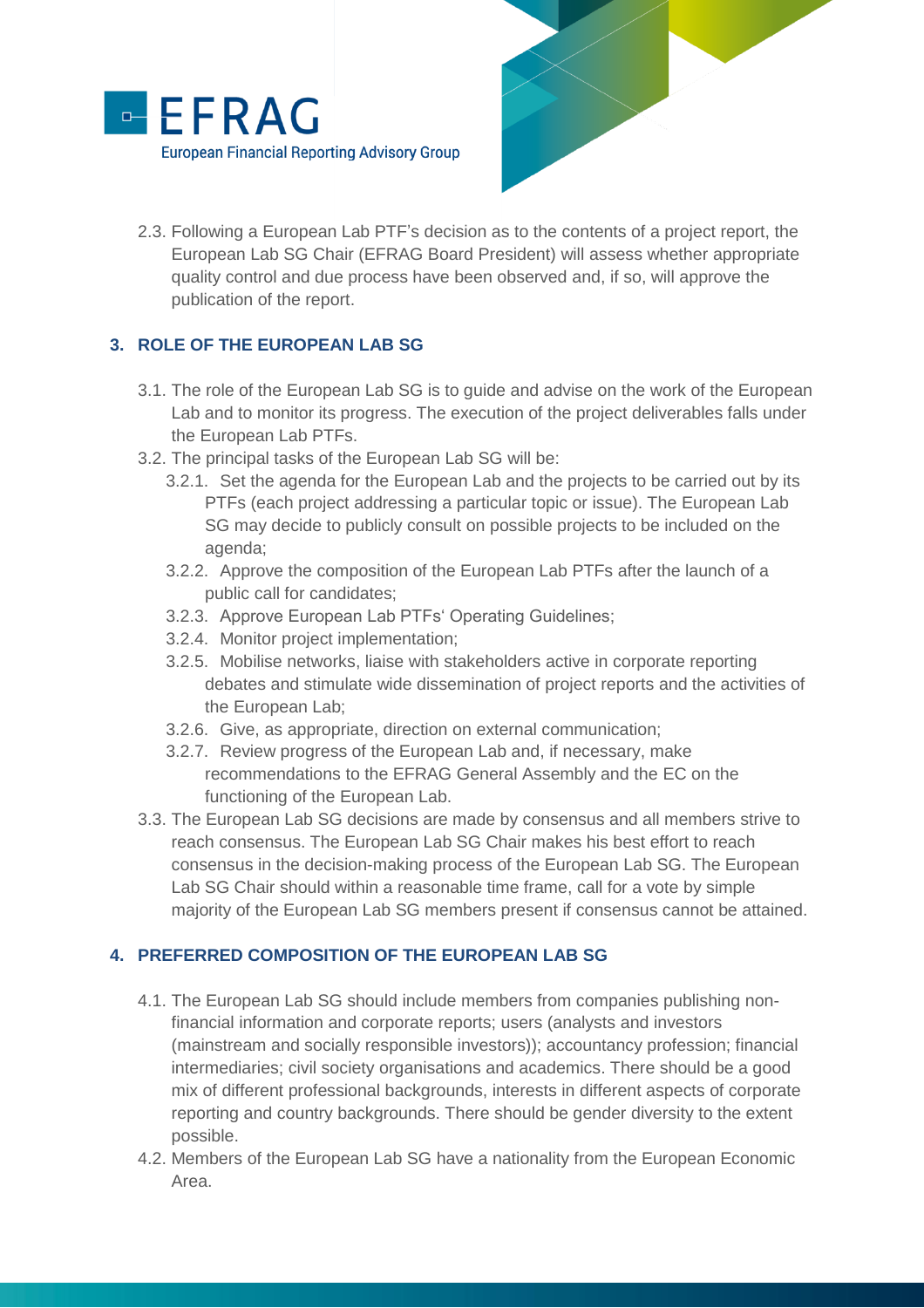

- 4.3. The Chair of the European Lab SG is the EFRAG Board President and the Vice-Chair is the EC Head of Unit responsible for policy on corporate reporting.
- 4.4. The size of the European Lab SG is limited to 15 members excluding the Chair and the Vice-Chair.
- 4.5. A representative of ESMA will participate in the European Lab SG as observer with speaking rights. Representatives of the EBA, ECB, EIOPA and other relevant organisations could be invited to attend particular meetings of the European Lab SG on an ad-hoc basis as observers with speaking rights when topics are discussed that are relevant to their work.
- 4.6. Members of the European Lab SG are appointed by the EFRAG General Assembly upon recommendation of the EFRAG General Assembly Nominating Committee following a public call for candidates.
- 4.7. Members of the European Lab SG are appointed for a term of up to three years renewable for a further three years term to the extent that the total term as a member of the European Lab SG does not exceed six years.
- 4.8. Members of the European Lab SG are appointed in a personal capacity and are expected in addition to inform the EFRAG Lab SG to the extent possible of the views and supporting arguments of their constituency. Members of the European Lab SG may not be represented by alternates.
- 4.9. Observers with speaking rights should preferably send the same representative to the European Lab SG meetings for continuity and consistency purposes.
- 4.10.Members of the European Lab SG are required to commit themselves to acting in the European public interest in all matters relating to their European Lab SG role.
- 4.11.Members of the European Lab SG should be actively involved in promoting the work of the European Lab SG and its outputs.
- 4.12.Members of the European Lab SG that have not attended three consecutive meetings of the European Lab SG, whatever the reason may be, are assumed to have resigned. They can be replaced by decision of the EFRAG General Assembly. The replacement member will complete the period for which the resigning member had initially been appointed.

#### **5. MEETINGS**

- 5.1. The European Lab SG is expected to meet one day every three months or more or less frequently, as necessary. Advice and other input will also sometimes be sought via email, telephone, video conferencing or other electronic means.
- 5.2. The work (agenda papers and publications) and meetings of the European Lab SG and the European Lab are conducted in English. Members of the European Lab SG should have at least a good knowledge of English but may by exception express themselves in one of the other two official EU working languages (French or German) in meetings. Informal translations will be provided of any oral contribution made in French or German.
- 5.3. All meetings are expected to take place at the EFRAG offices in Brussels.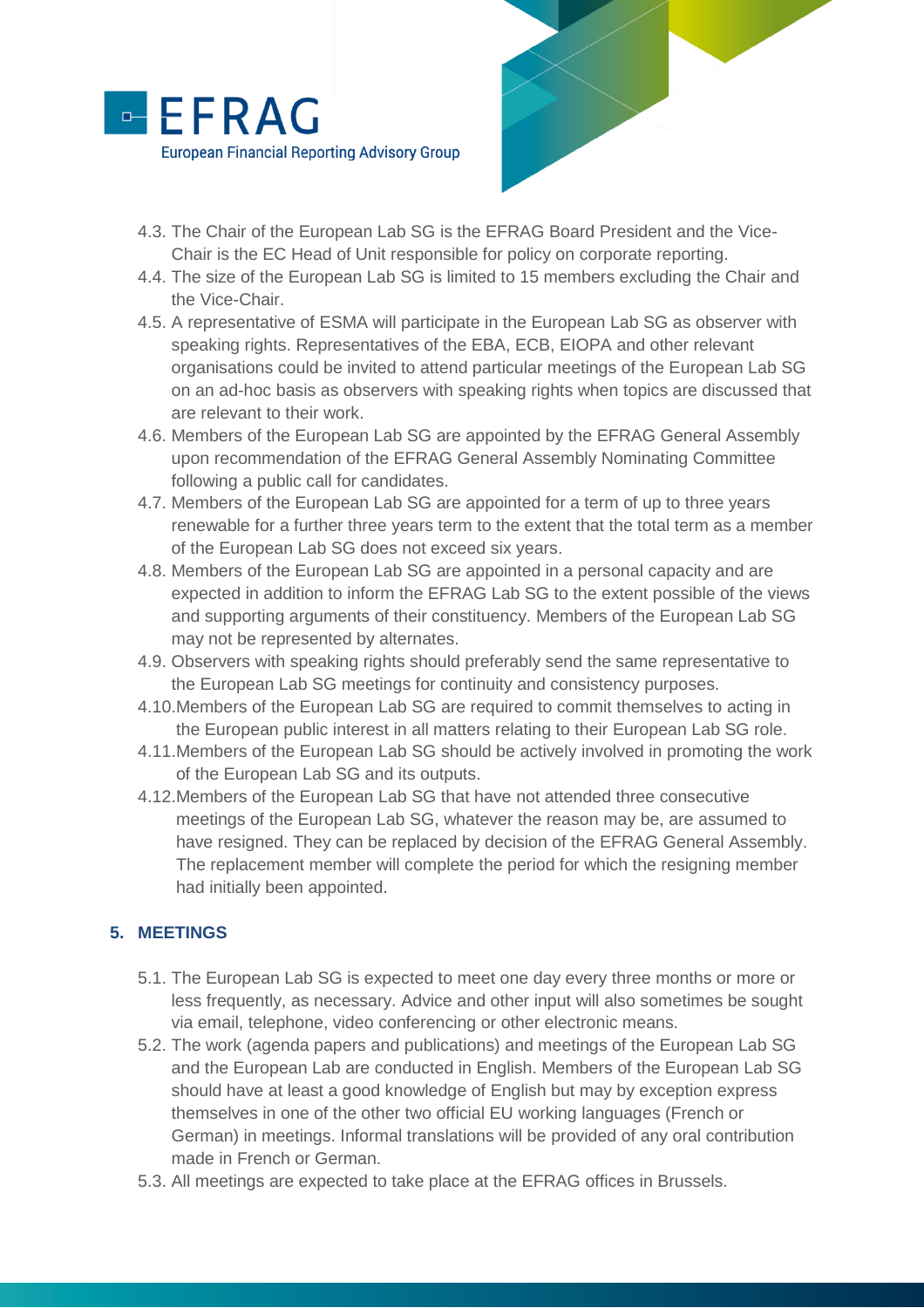



- 5.4. European Lab SG members are expected to bear their own travel and other costs in participating in the activities. In exceptional circumstances this can be reconsidered for individual cases.
- 5.5. European Lab SG can, through its Chair and in coordination with the Vice-Chair, invite guests to its meetings for specific agenda items.
- 5.6. European Lab SG will have private meetings but may decide that some or part of its meetings, conference calls and events are open to the public. Such public sessions of the European Lab SG meetings, conference calls and events are webcasted (audio and video recorded). The video and audio recording will be publicly broadcasted on the internet and will be later stored for on-demand viewing and available for a period of one year through the EFRAG website. Thereafter the recordings will be archived and be made publicly available on demand as long as needed for internal and external research purposes. European Lab SG members and observers sign a consent form.
- 5.7. If the European Lab SG decides to make any part of a meeting open to the public a notice of the European Lab SG meeting and the agenda related to the public part of the meeting are posted on the EFRAG website. The European Lab SG agenda papers related to the part of the meeting open to the public are available on the EFRAG website. The European Lab SG may decide to make selected agenda papers not publicly available.

#### **6. EUROPEAN LAB PROJECT TASK FORCES (EUROPEAN LAB PTFS)**

- 6.1. For each project selected by the European Lab SG, a European Lab PTF will be established with ad-hoc participants for the length of the project (which is envisaged to be no longer than one year).
- 6.2. Members of the European Lab PTFs will be appointed by the European Lab SG upon recommendation of the EFRAG Secretariat following a public call for candidates.
- 6.3. The European Lab PTF would include, for example, companies of different sizes publishing non-financial information and corporate reports; users (analysts and investors (mainstream and socially responsible investors); and other stakeholders such as the accountancy profession. There should be a good mix of different professional and interests' backgrounds and of country backgrounds. A proper gender balance should be strived for.
- 6.4. Members of the European Lab SG may participate in European Lab PTFs' activities.
- 6.5. The European Lab PTFs are chaired by a member of the European Lab PTF supported by the EFRAG Secretariat.
- 6.6. The European Lab PTFs' activities may include public consultation such as expert meetings, seminars, round table discussions, interviews, surveys and other activities to facilitate engagement and exchange with other stakeholders.
- 6.7. European Lab PTFs operate under Operating Guidelines.